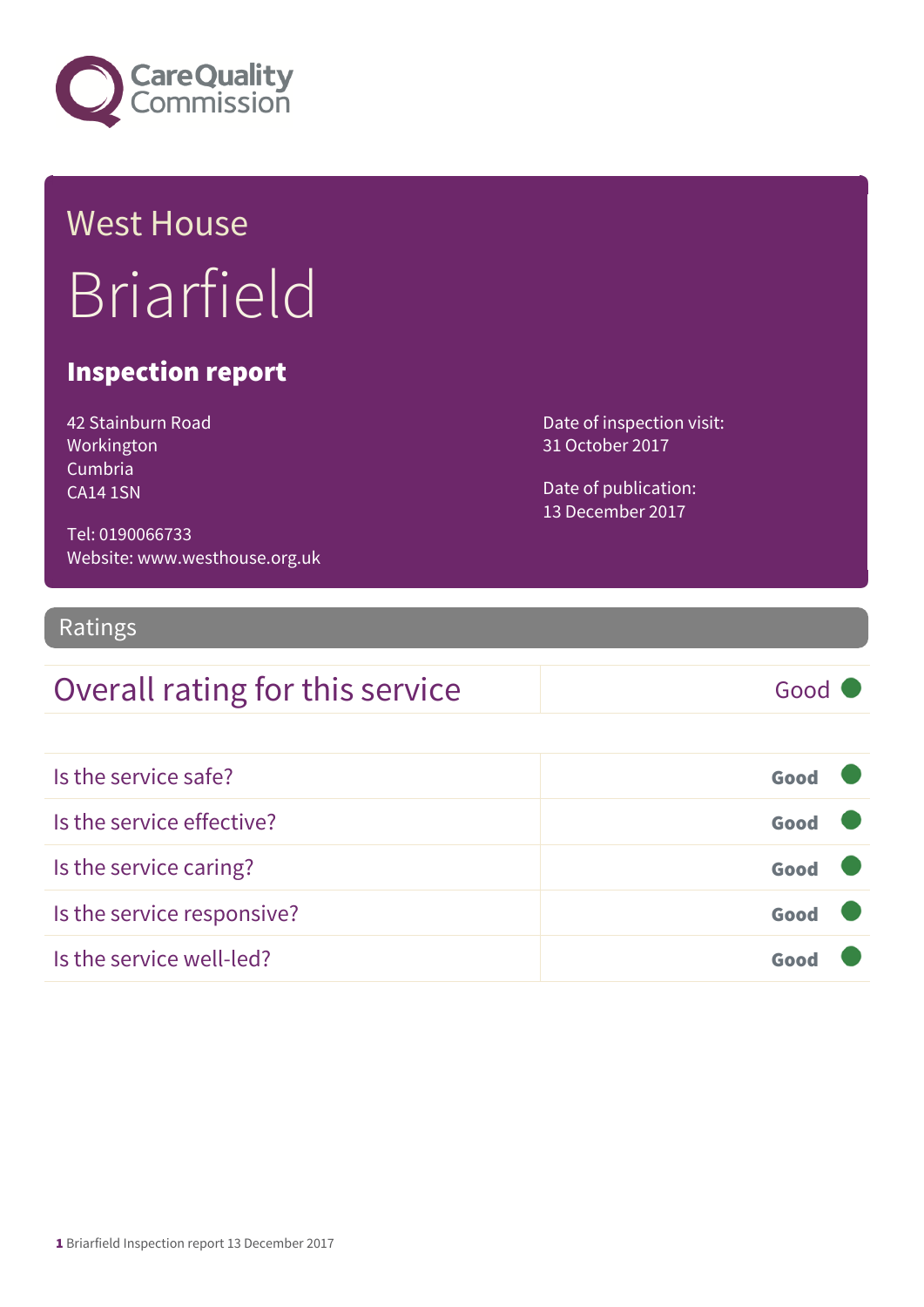#### Summary of findings

#### Overall summary

This was an unannounced inspection that took place on 31 October 2017. The inspection was carried out by one adult social care inspector. At the last inspection in September 2015, the service was rated as good. At this inspection we found the service remained good.

Briarfield is a care home for seven people who have a learning disability. West House, a local not for profit organisation, is the provider who runs the home. People living at the home have a range of needs including learning disabilities and some people also live with a physical disability. The home is a dormer bungalow and all living space is on the ground floor. The house is in a residential area near to the centre of Workington and people have their own transport so they can access all the amenities of this town. Accommodation is in single rooms with suitable shared accommodation and a large garden.

The service has a suitably qualified and experienced registered manager who runs the home. A registered manager is a person who has registered with the Care Quality Commission to manage the service. Like registered providers, they are 'registered persons'. Registered persons have legal responsibility for meeting the requirements in the Health and Social Care Act 2008 and associated Regulations about how the service is run.

The staff team understood how to protect vulnerable adults from harm and abuse. Staff had received suitable training and understood their responsibilities. Good risk assessments and risk management plans were in place to support people. Suitable arrangements were in place to ensure that new members of staff had been suitably vetted and were the right kind of people to work with vulnerable adults. There had been no accidents or incidents of note in the service.

Staff were suitably inducted, trained and developed to give the best support possible. We judged that staffing levels were suitable to meet the assessed needs of people in the service.

Medicines were appropriately managed in the service with people having reviews of their medicines on a regular basis. People in the home saw their GP and health specialists whenever necessary.

The registered manager was aware of her responsibilities under the Mental Capacity Act 2005 when people were deprived of their liberty for their own safety. We judged that this had been done appropriately and that consent was always sought for any interaction, where possible.

People told us they were happy with the food provided. We saw that the staff team made sure people had appropriate nutrition and hydration. The staff had helped someone to lose a considerable amount of weight without feeling hungry or deprived.

Infection control was suitably managed and the home was clean and comfortable when we visited. The registered manager made sure the home was maintained and redecorated and that the house was a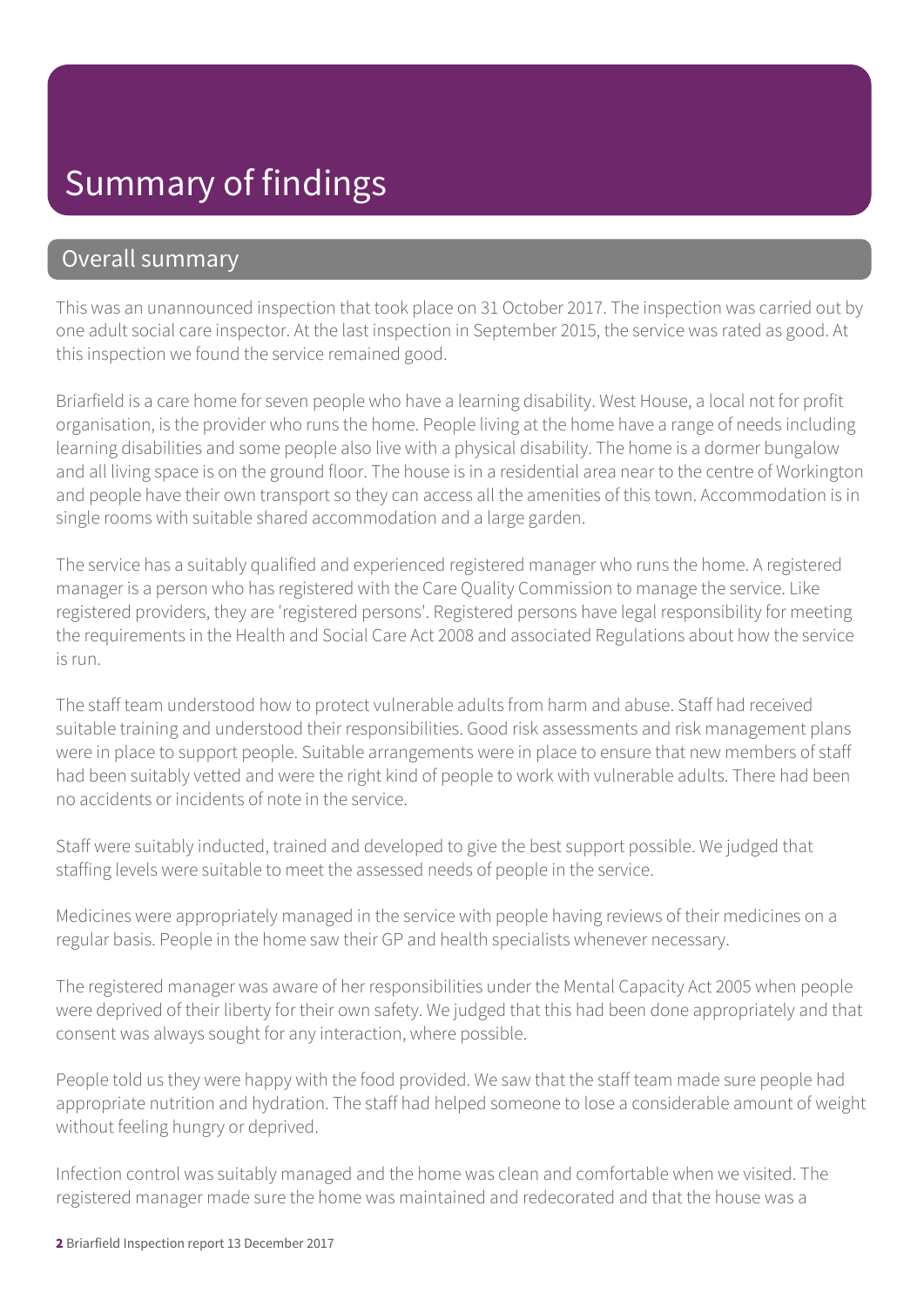comfortable home for people.

We observed kind, patient and suitable care being provided. Staff made sure that confidentiality, privacy and dignity were adhered to. People were encouraged to be as independent as possible. Staff had good relationships with people in the home and we saw affectionate, yet professional, interactions.

Assessments and care plans were up to date and met the meets of people in the service. Staff were very centred on the needs of individuals and understood their needs, wishes and goals.

People were happy with the activities and entertainments on offer. Some people liked going out an about whilst others preferred quieter activities in the home. Everyone was given the opportunity to follow their own interests. The registered manager had introduced Reiki as a form of therapy and people told us they enjoyed this.

The service had a suitable complaints policy in place and no formal complaints had been received.

The service had a quality monitoring system in place which was monitored by the registered manager and by the registered provider. Future planning for change was based on the outcomes of this monitoring and action was taken if improvements were needed.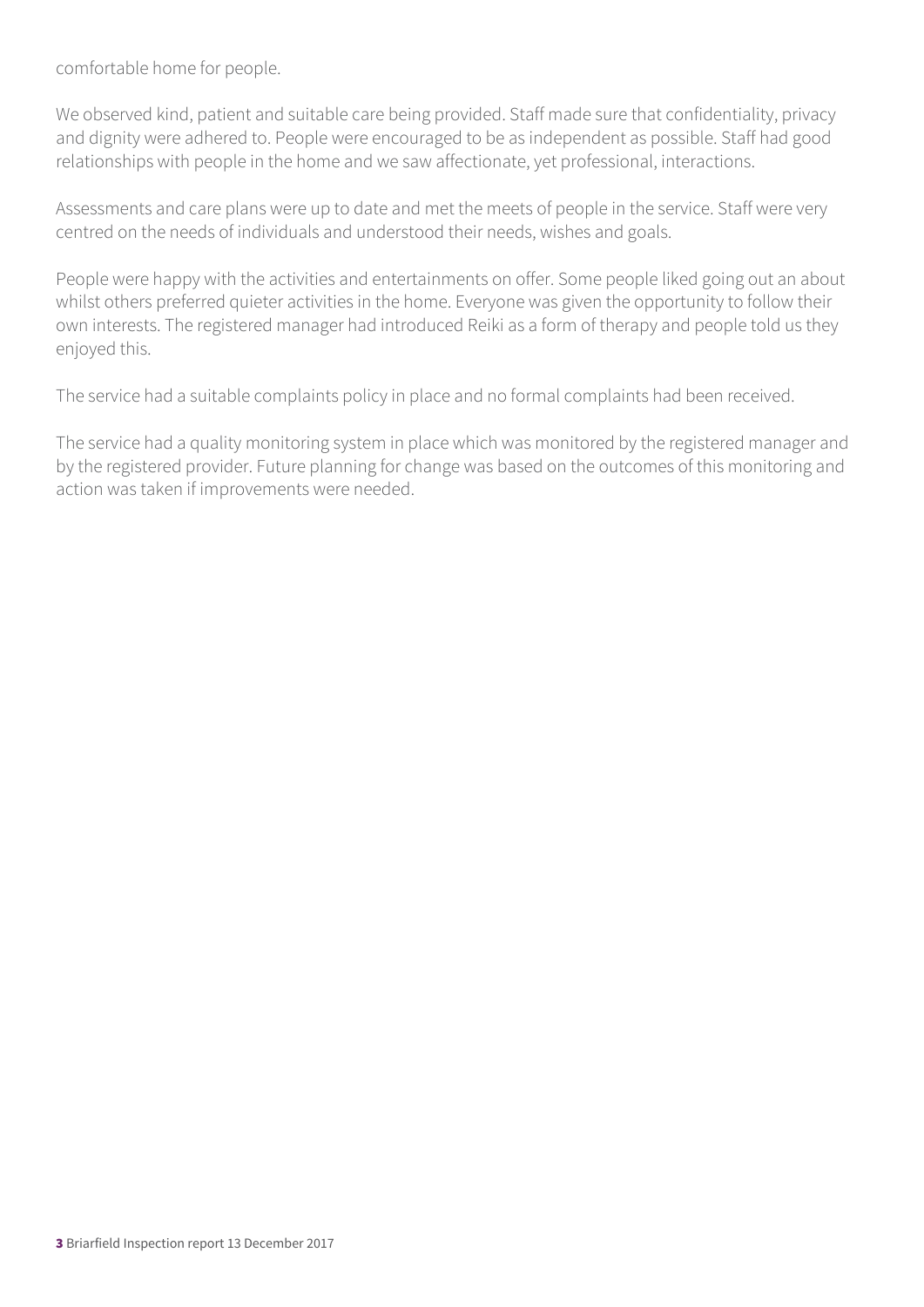#### The five questions we ask about services and what we found

We always ask the following five questions of services.

| Is the service safe?       | Good |
|----------------------------|------|
| The service remains good.  |      |
| Is the service effective?  | Good |
| The service remains good.  |      |
| Is the service caring?     | Good |
| The service remains good.  |      |
| Is the service responsive? | Good |
| The service remains good.  |      |
| Is the service well-led?   | Good |
| The service remains good.  |      |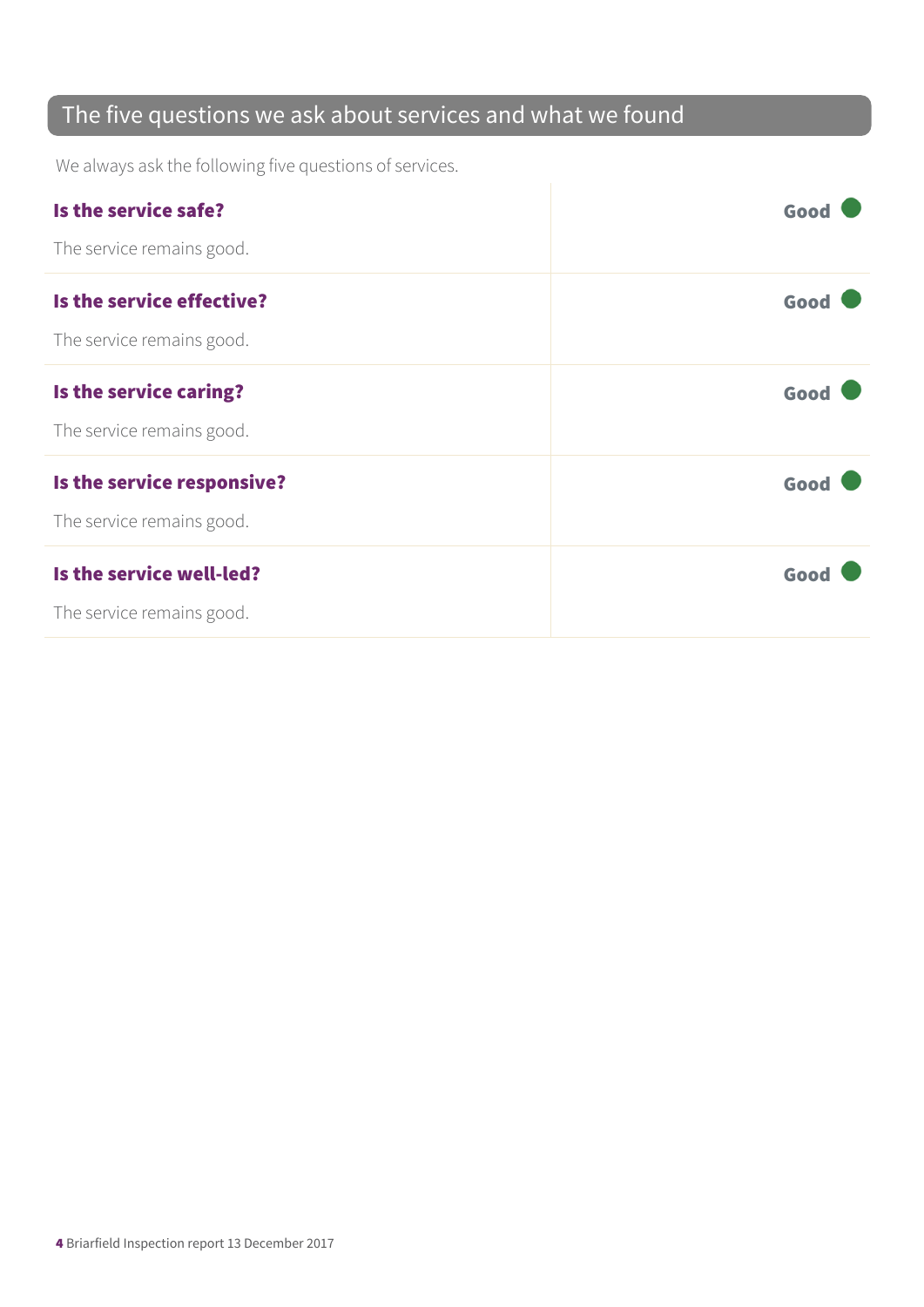

# Briarfield

Detailed findings

#### Background to this inspection

We carried out this inspection under Section 60 of the Health and Social Care Act 2008 as part of our regulatory functions. This inspection was planned to check whether the provider is meeting the legal requirements and regulations associated with the Health and Social Care Act 2008, to look at the overall quality of the service, and to provide a rating for the service under the Care Act 2014.

This inspection took place on 31 October 2017 and was unannounced. The inspection was carried out by an adult social care inspector.

Before the inspection the provider completed a Provider Information Return (PIR). This is a form that asks the provider to give some key information about the service, what the service does well and improvements they plan to make. We also reviewed the information we held about the service, such as notifications we had received from the registered provider. A notification is information about important events which the service is required to send us by law. We also spoke with social workers, health care practitioners and commissioners of care. We planned the inspection using this information.

We met six of the seven people who made Briarfield their home. We spoke with them and we observed how staff interacted with them. We looked at three care plans in depth and at two person centred plans. We checked on all the medicines managed in the home. We also looked at everyone's daily notes of care and support delivery.

We spoke with two visiting relatives and met with three visiting health care professionals.

We spent time with the registered manager, a senior support worker and with three support staff on duty. We also spent time with the operations manager at the end of the visit. We looked at four personnel files and at three staff files that contained evidence of recruitment, induction, training, supervision and appraisal.

We saw rosters and records relating to maintenance and to health and safety. We checked on food and fire safety records and we looked at some of the West House policies and procedures. We had already received copies of quality monitoring reports and we saw audits of quality in the home.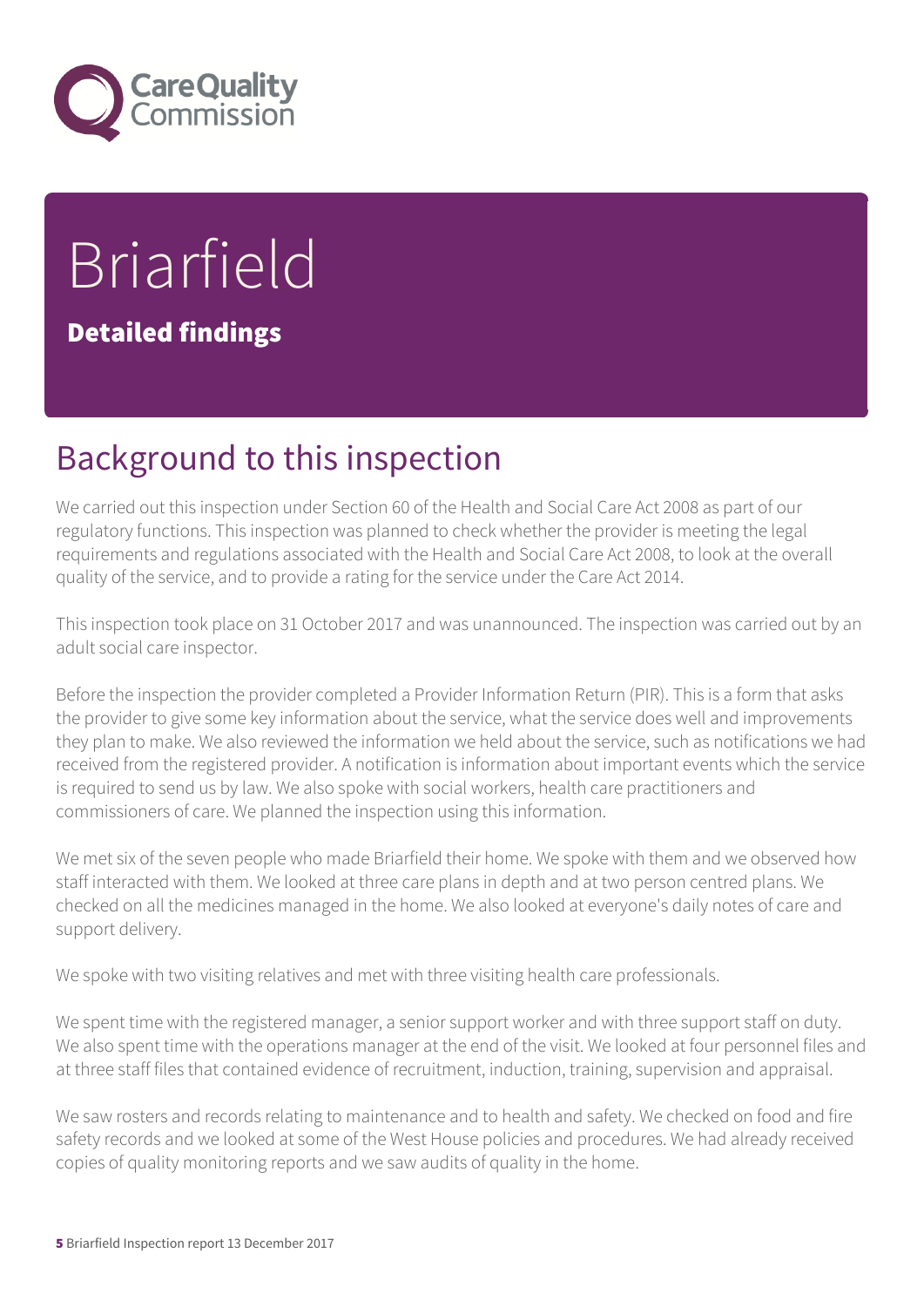We walked around all areas of the home and checked on infection control measures, health and safety and housekeeping arrangements.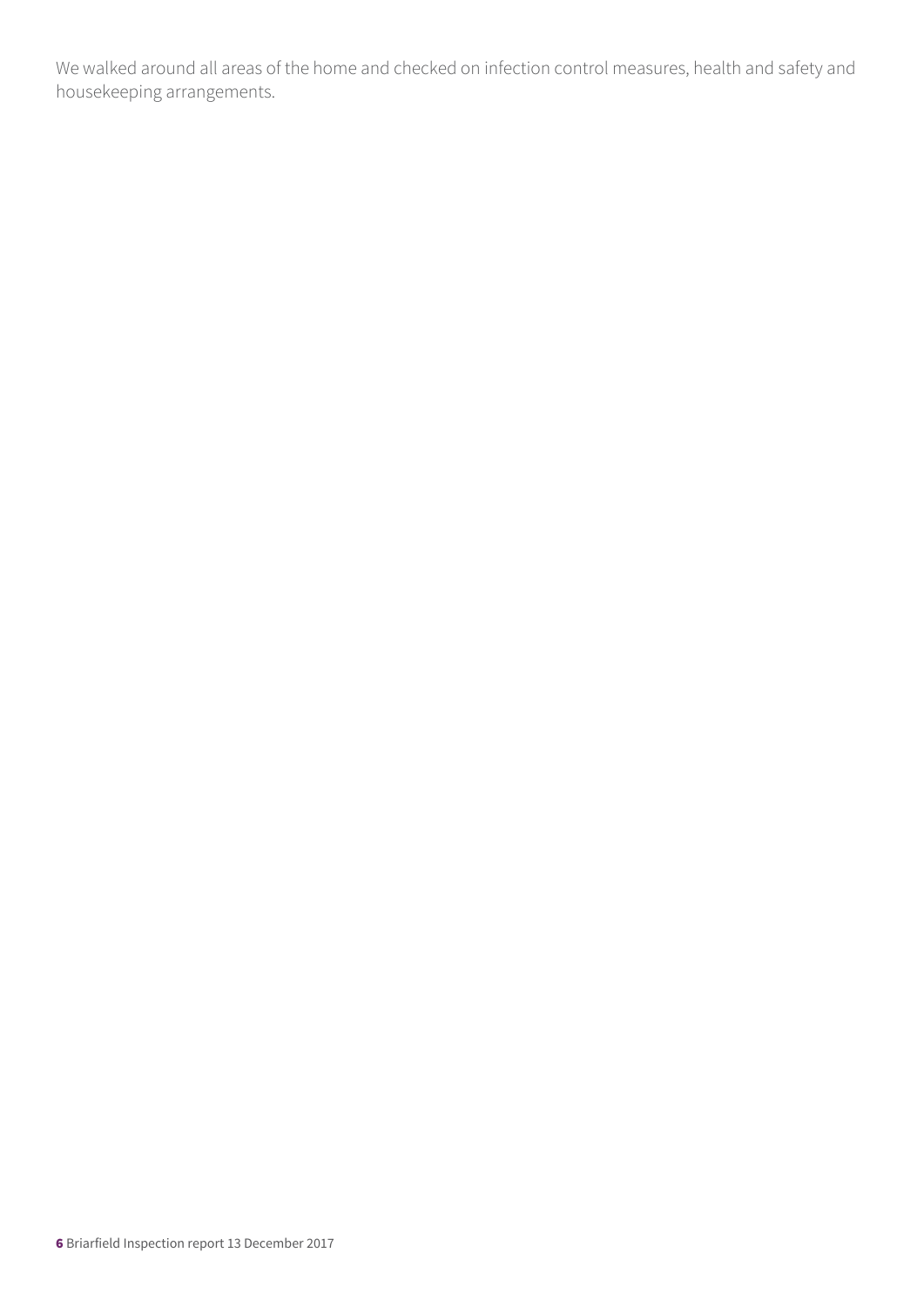#### Is the service safe?

#### Our findings

When we last inspected the home in September 2015 we judged that the rating for 'safe' was good. We again judged at this visit that the home was rated as good for safe.

People told us it was, "All right". Relatives told us that they were happy with staffing levels and said that they had, "Never heard or seen anything to worry about...the staff are fine. No concerns about staffing levels or attitude."

We met with the staff on duty who could talk in depth about their responsibilities in relation to safeguarding. They told us that they had been trained in safeguarding and that this was also discussed in supervision and in team meetings. Staff were aware of how to contact senior management and outside agencies if necessary.

There were suitable risk assessments and risk management plans in place for each person. When the registered manager felt concerned she took the appropriate steps to keep people safe.

We looked at rosters for the four weeks prior to our visit. We saw that there was one waking night support worker and one person asleep in the home who could be called on at any time. Normally by day there were four staff on duty in the morning, two for a short period in the afternoon and three during the evening. Staff told us that these levels were, "Fine...we can do all the work with these levels". We judged staffing to be suitable to meet the needs of people in the home.

We looked at recruitment in the service and spoke to members of staff who confirmed that background checks were made prior to them having any contact with vulnerable people. We looked at personnel records and these were in order.

The registered provider had suitable disciplinary procedures in place and we had evidence to show that the registered manager followed these when necessary. She told us that she had received training in managing staff disciplinary and competence issues.

We checked on medicine records and looked at stored medicines. These were in order. Some medicines were prescribed by GPs but some of the stronger medicines were prescribed by psychiatrists and monitored by the staff and by the specialist community learning disability nurses. Staff ensured that they kept medicines under review. Suitable monitoring of administration was in place with staff training and competence checks being undertaken.

Staff had suitable training in infection control and could talk about how they managed this task. We walked around all areas of the home and found them to be clean and hygienic. One person took a lead on this and there were local arrangements in place to ensure the home was clean and hygienic. The house was clean and fresh when the visit started at around 8.30 in the morning.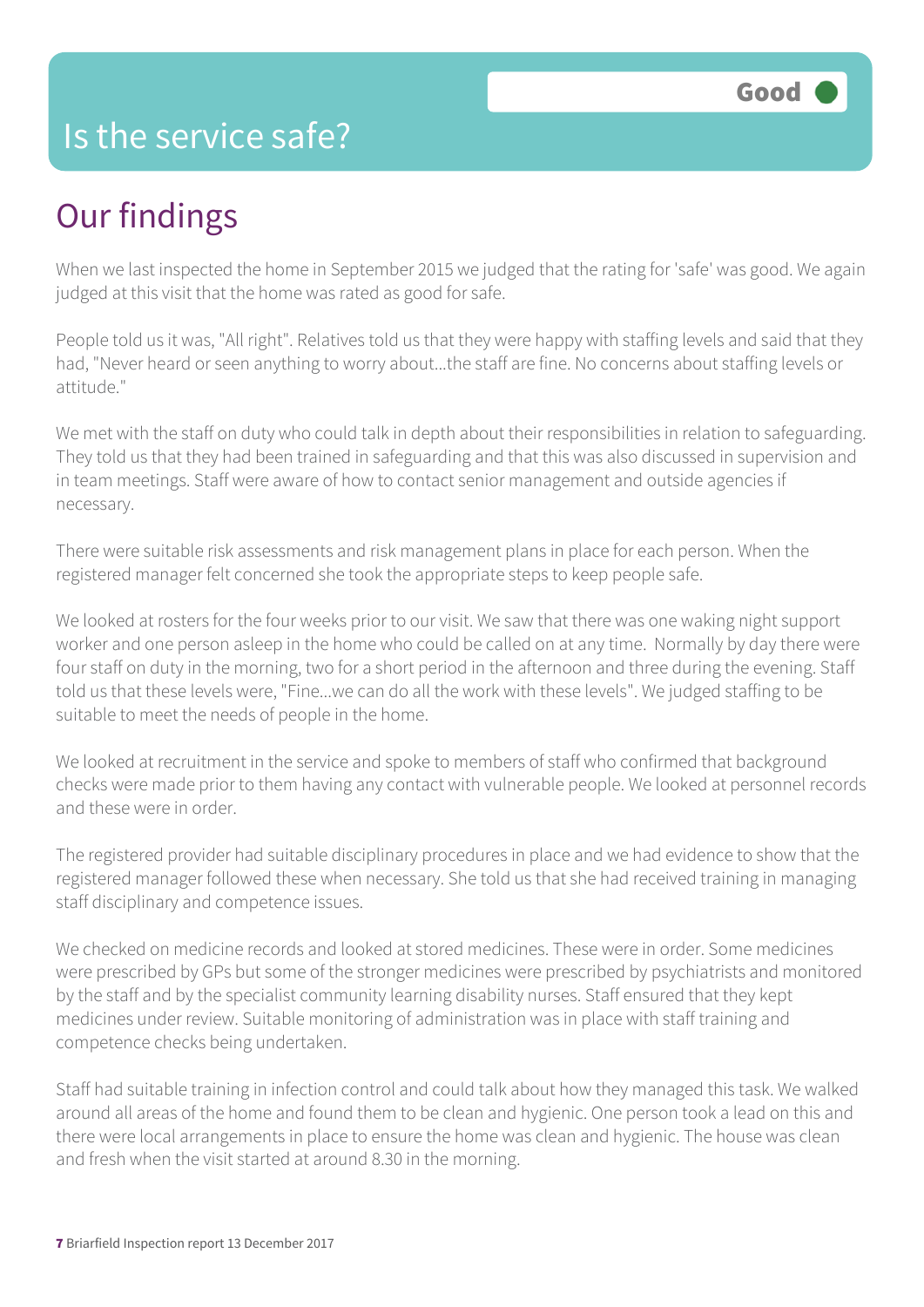#### Is the service effective?

## Our findings

When we last inspected the home in September 2015 we judged that the rating for effective was good. We again judged at this visit that the home was rated as good for this outcome.

Relatives we spoke to told us that they judged the staff, "Know their jobs", "They seem to be well trained and understand people with disabilities." We spoke with people who told us that the staff were, "Good", "Fine ...Ok."

We also learned from people that the staff were, "Good cooks...make us nice food." One person told us they got plenty of, "Coffee because I really like it..." and this person had lost weight by changing their diet but, "Don't feel hungry."

We looked at some staff files and discussed training, supervision and development with staff and with the registered manager and the operations manager. We learned that every staff member had attended induction and all the training the provider judged to be mandatory. We spoke with staff who told us they had training in safeguarding, moving and handling, understanding learning disability and equality and diversity issues. Staff were also encouraged to gain nationally recognised qualifications and we saw a portfolio for a diploma at level 5 which had just been approved.

We read supervision and appraisal notes. These were detailed and up to date. They showed that staff had the opportunity to discuss their personal development and training needs. Supervision notes showed that staff could discuss how they worked with individual people and how they used their skills and knowledge in the workplace. We noted that staff competence in things like moving and handling and administering medication were routinely checked.

The registered manager was aware of her duty of care under the Mental Capacity Act 2005. 'Best interest' reviews had been held and the team had considered that some people had been deprived of their liberty to ensure they were kept safe. The Mental Capacity Act 2005 (MCA) provides a legal framework for making particular decisions on behalf of people who may lack the mental capacity to do so for themselves. The Act requires that, as far as possible, people make their own decisions and are helped to do so when needed. When they lack mental capacity to take particular decisions, any made on their behalf must be in their best interests and as least restrictive as possible.

People can only be deprived of their liberty so that they can receive care and treatment when this is in their best interests and legally authorised under the MCA. The authorisation procedures for this in care homes and hospitals are called the Deprivation of Liberty Safeguards (DoLS). We checked whether the service was working within the principles of the MCA. We found that the authorisations were in place, where necessary, and that new applications were waiting approval by the local authority. Staff supported people in the least restrictive way possible to comply with the authorisations.

We observed staff asking people and giving them options about their lives. We saw that, where appropriate,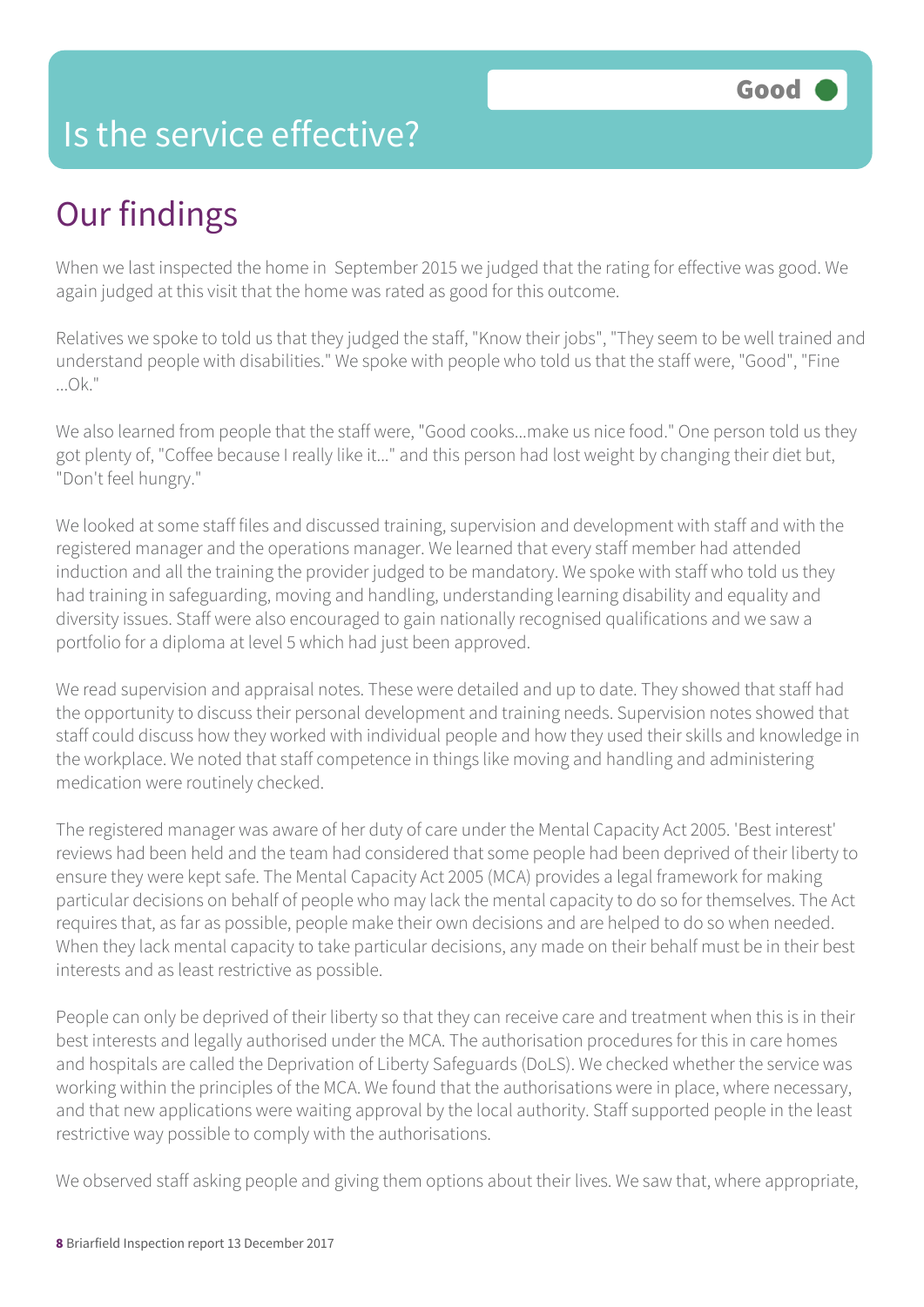people were asked for both formal and informal consent. When people lacked capacity to make major decisions the team had consulted in 'best interest' reviews with social workers, specialist nurses and, where appropriate, family members. A visitor told us, "I am always asked about things ... [my relative] needs me to speak for them and they ask my opinion".

Restraint had not been used in this service and it was not the policy of the registered provider to restrain anyone. The registered manager told us that they did not admit people who needed this kind of intervention but that they had contingency plans in place if this were ever to be necessary.

We saw people at breakfast and lunchtime enjoying their meals. We noted that people were also given healthy snacks and plenty of drinks. We had evidence to show that the team would call on the services of specialists like dieticians if this was necessary. One person had been supported to eat a healthier diet to reach a healthy weight. This had been done very successfully with a very good weight loss. The person told us they were happy to have help with losing weight. We saw that nutritional planning was in place and that the staff team had a very detailed plan in place for someone who needed a complex approach to their diet. We judged that people were given good levels of support.

We saw in notes and by talking to staff, people in the home and visitors that people were given support for both physical and mental health needs. On the day of our visit a psychiatrist and specialist nurses were visiting to help someone with complex health needs. We saw evidence that people saw specialists like opticians, dieticians, chiropodists and dentists. One person had been supported through complex eye surgery and also had support from the specialist social worker for visual handicap. We learned that one person was going to have support from a specialist in physiotherapy who was developing new approaches for people who had very limited mobility.

The house had been specially adapted to meet people's needs. The home was a seven bedded dormer bungalow. All bedrooms and shared areas were on the ground floor and the building was suitable for people with physical disabilities. The home had overhead tracking systems, wet rooms and specialist baths, hoists and stand-aids. Outside the home had a pleasant patio area and a large garden. The home was nicely decorated, suitably furnished, tidy and warm. The house was also very homely and people were encouraged to personalise their rooms.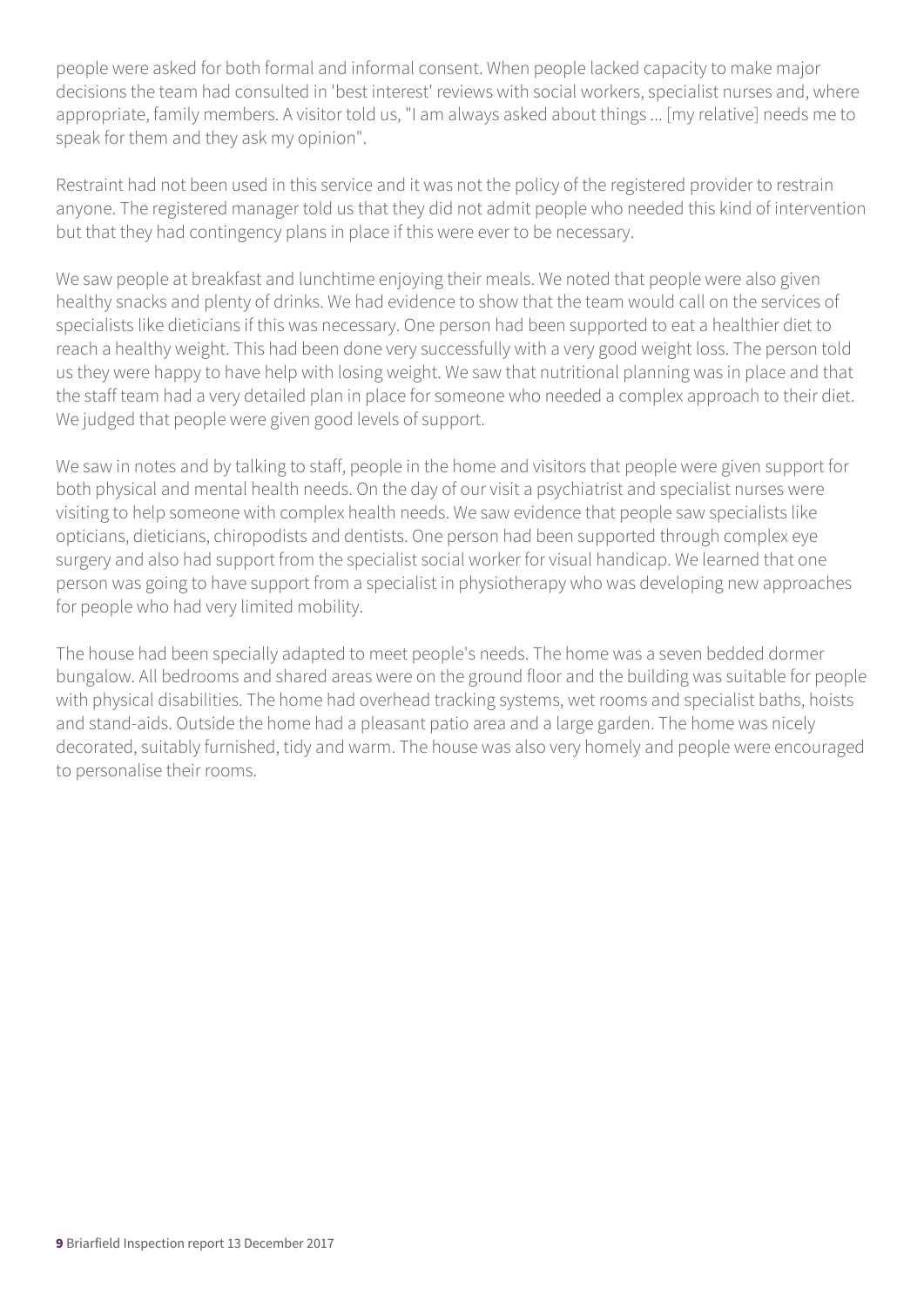#### Is the service caring?

#### Our findings

When we last inspected the home in September 2015 we judged that the rating for caring was good. We again judged at this visit that the home was rated as good for this outcome.

People told us that they staff were, "All right", "My friends", " Lovely" and a relative told us, "The staff are fabulous...really kind and caring. They take the lead from [the registered manager] who is lovely." Another visitor said, "They are good at caring for [my relative]. I have no worries as the staff are all nice".

We observed how people responded to the staff on duty. We saw that they responded warmly and confidently when interacting with staff. People were able to make their needs and wishes known even when they did not use speech to communicate. Staff responded appropriately and were able to give sensitive and empathic care. Staff understood people's communication and they were also able to pre-empt people's needs for support.

We saw that staff ensured that people had privacy and dignity when they were supported in personal care matters. Staff encouraged people to be dressed appropriately and helped them to make the most of themselves.

Staff explained any interactions to people in a pace they found appropriate. We also heard staff discussing more complex issues with a person both before and after the review of their care needs. We could see that the staff member understood this person's psychological, health care and social needs. Daily notes, care plans and other documents were written appropriately without any judgemental comments. People could have support from an independent advocate if they wished.

People were encouraged to be as independent as possible. One person went out alone to visit a family member and staff had weighed up risks with this person's rights. Staff encouraged people to undertake tasks, rather than doing these for them. One person was being encouraged to do some chores around the house as part of their skills building. Support for people to be more independent was written into care plans. We also noted that where people were more dependent then the staff delivered sensitive care to these people.

Staff told us that they had training on equality and diversity matters and that they were able to discuss these in supervision. The staff on duty could discuss their approach to the work from this perspective.

We saw evidence that the staff team had supported someone at the end of life and were with this person in hospital at the very end. There were memorials to this person both inside and out of the house. We also noted that the staff team helped people to understand the natural process of grieving when they were bereaved.

The registered manager and another team member had done specialist training for end of life care and had started to explore people's wishes using a specially adapted form for people living with a learning disability. Relatives were also being consulted about end of life wishes. We judged this to be a really good approach to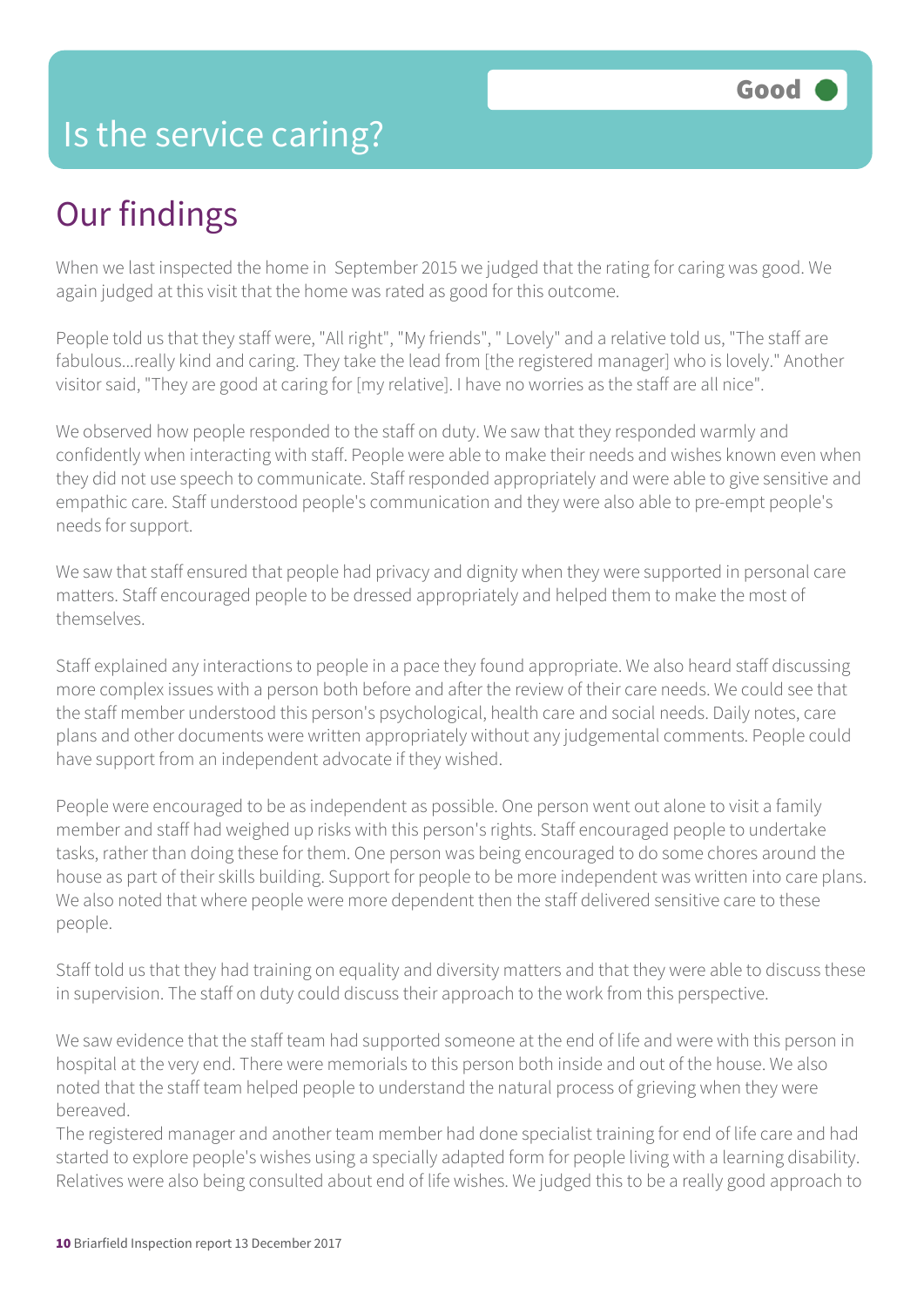this sensitive subject.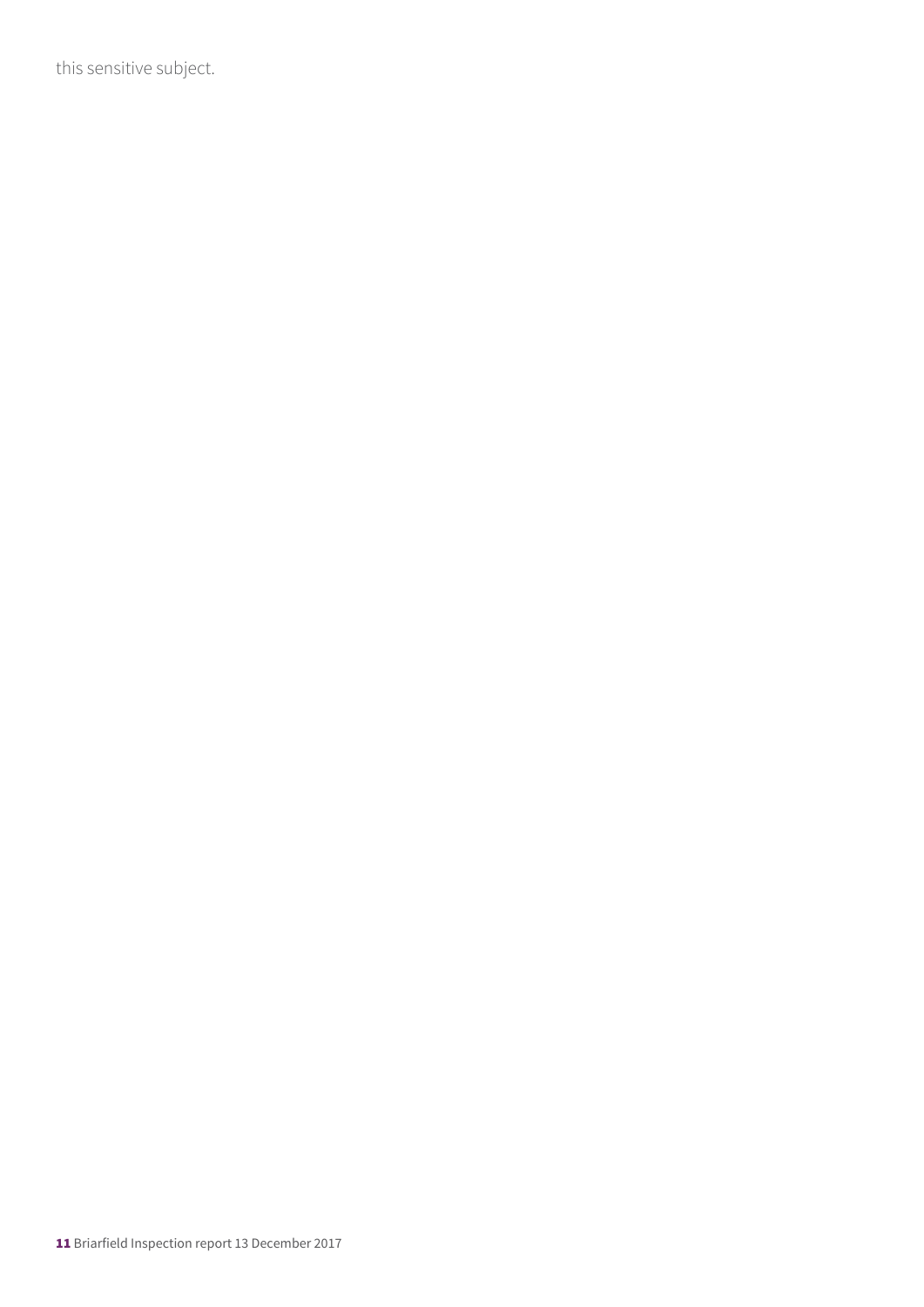#### Is the service responsive?

## Our findings

When we last inspected the home in September 2015 we judged that the rating for responsive was good. We again judged at this visit that the home was rated as good for this outcome.

One person asked to see their care plan so they could talk to us about it. They confirmed that they were, "Asked about what I wanted and we wrote it down." Relatives said that they had been involved with assessment and care planning, "Right from day one...we can help with background and likes and dislikes... and because [my relative] can't speak for themselves I help the staff to understand."

We looked at three care plans in depth which gave detailed and up-to-date descriptions of how to help people to move, take nourishment, receive support with personal care and also with psychological needs. Where people had mental health needs or needs related to their safety and well-being these were also written into care plans. We noted that people were given support to keep in touch with family, friends and partners. There were really good examples of how people's relationships were supported and maintained and any risks assessed and managed. A member of staff told us, "We give support [to one person] to maintain their romance...we give them space to spend time together."

We learned from staff that they were working on updating the person centred planning as some people needed to re-set their personal goals and one person, fairly new to the service, was busy working on deciding on their aims. We also learned that the registered provider was working on a new format for care planning and goal planning. The plans covered health and social care needs. Some people in the home had very simple needs and we saw these were being met and that staff were giving them suitable levels of support. We had evidence to show that care plans were regularly reviewed. We noted that people had reached goals. One person had lost nearly six stone in weight, other people had visited places they had wanted to go to and people had been on holidays.

Everyone in the home had complex and varied needs and activities and entertainments reflected these needs. Some people went out swimming and to sports, to concerts and to the theatre and cinema. Some of these activities were unsuitable for some people and we saw that the team provided sensory activities in the home for individuals and that people enjoyed some treatments brought into the service. People were offered Reiki, an alternative therapy that creates a relaxed state so that the body can replenish and restore itself. This was popular with people in the home. We also learned about specialist cycling activities for people with profound disabilities. We saw photographs of these activities that showed just how much people had enjoyed the activities on offer. Staff were thinking of different activities to continue to improve what was on offer.

There had been no formal complaints made by people in the home, their families or advocates. The service had a suitable complaints policy and procedure in place. Relatives told us they would feel comfortable talking to the registered manager or to the registered provider.

We spoke with social workers about a recent admission and they were satisfied with the work done by the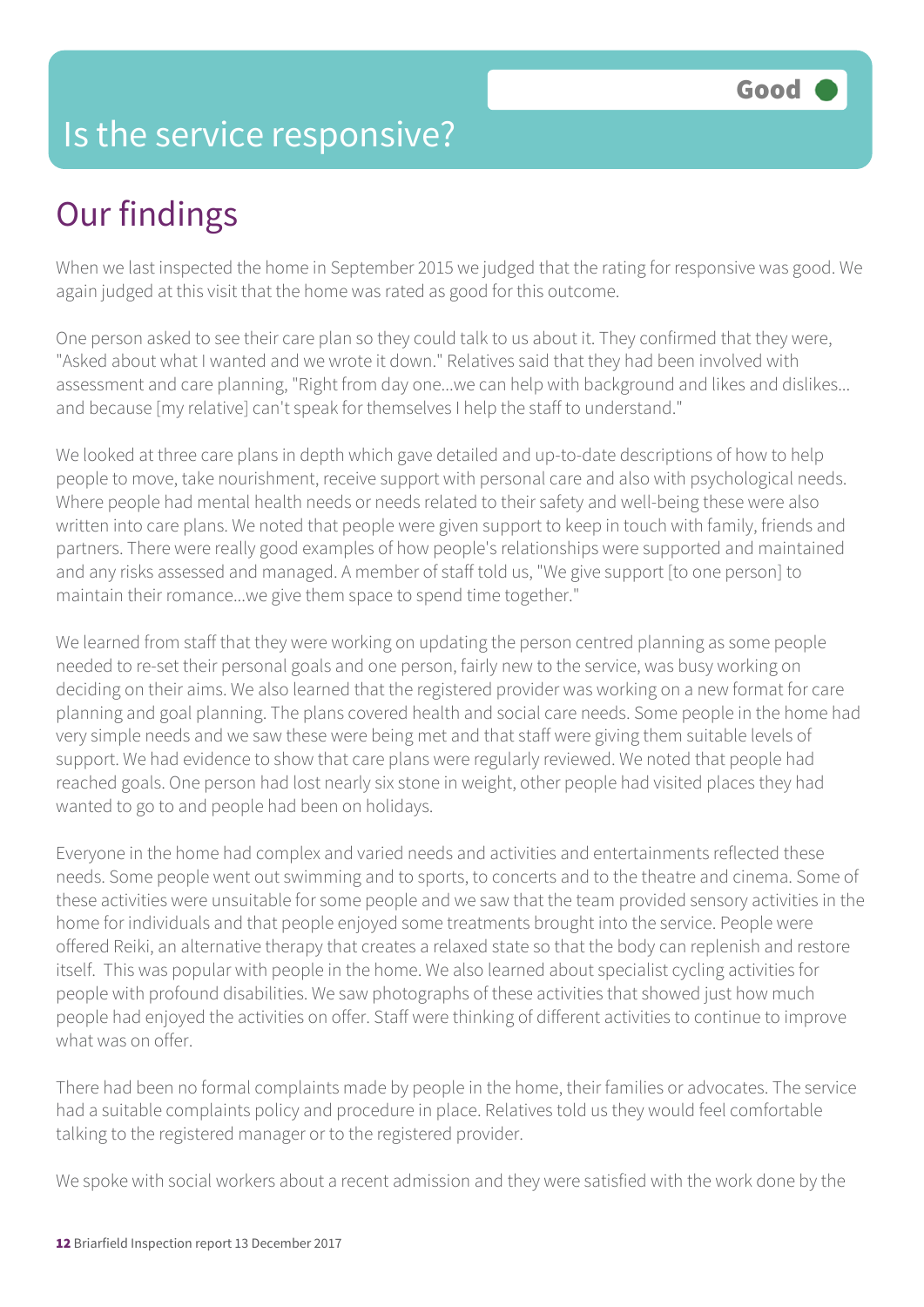registered manager and the team to help this person's transition into a care setting. The person told us that they had visited and been able to speak to people and ask questions before they came into the home.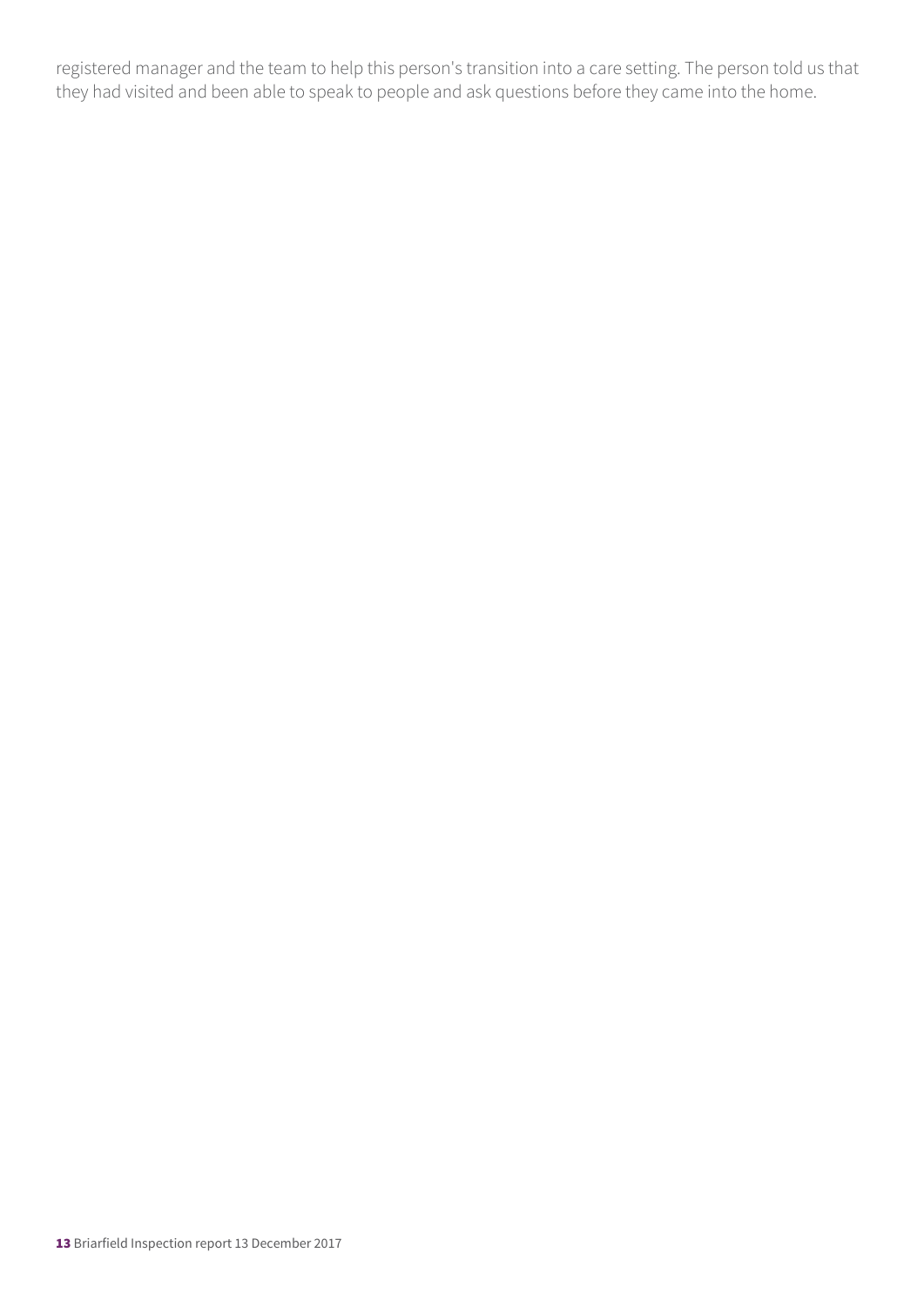#### Is the service well-led?

## Our findings

When we last inspected the home in September 2015 we judged that the rating for well-led was good. We again judged at this visit that the home was rated as good for this outcome.

We spoke to people about the registered manager and we looked at how people responded to her. People told us she was, "Lovely..." Visiting family members said, "She is very good with [my relative] and is good with me...I can get a bit upset sometimes and she will talk to me and explain things. I think she has good staff and they know their job." Another visitor said that, "You can't fault her...very well managed little home."

We saw that the people in the home responded well to the registered manager and it was clear that they knew her well. Staff told us that she was very visible in the home and, "Really easy to talk to...very approachable..." Several staff also described her as "Lovely..." One staff member said, "You know where you stand but she is all for our residents so it's right that no matter how nice she is she makes sure we look after people properly."

We saw that the registered manager was an advocate for people living with a learning disability. She was working with the local hospital so that their staff could understand the needs of people living with autism, learning disability and other complex disorders.

The registered manager was suitably qualified and experienced in the delivery of care and the management of staff. We saw that there was a good scheme of delegation in the home that promoted good governance of the service. Staff understood the responsibilities each role had.

The people we spoke with confirmed that the culture of the home was based on a positive and equitable approach to the care delivery and to the staffing arrangements. Staff said that it was a "Kind and caring place...because we work as a team to give the best. [The registered provider] has these values and they are not hard to follow. Our manager makes sure we do." A new member of staff could talk about the vision and values of the organisation and told us, "I love working here and the manager and the staff help me to understand the [theoretical background] that's expected of us all."

West House had a suitable quality monitoring system in place. A senior officer of the organisation was responsible for overall quality monitoring. This person sent us quality audits of all locations on a regular basis. These were detailed and we saw that were there were any issues the registered manager was expected to put an action plan in place. This service was judged to be operating well with no need for major actions. Part of the quality monitoring processes for this provider included service users visiting other services to comment on quality. This had happened in this home and quality was assessed from the views of a person living with a learning disability.

The registered manager had responsibilities for monitoring quality in the home and we saw audits of all aspects of the service. Things like health and safety, medicines and care planning were audited on a regular basis. There were checks on people's money if the staff supported them. We saw that these checks showed